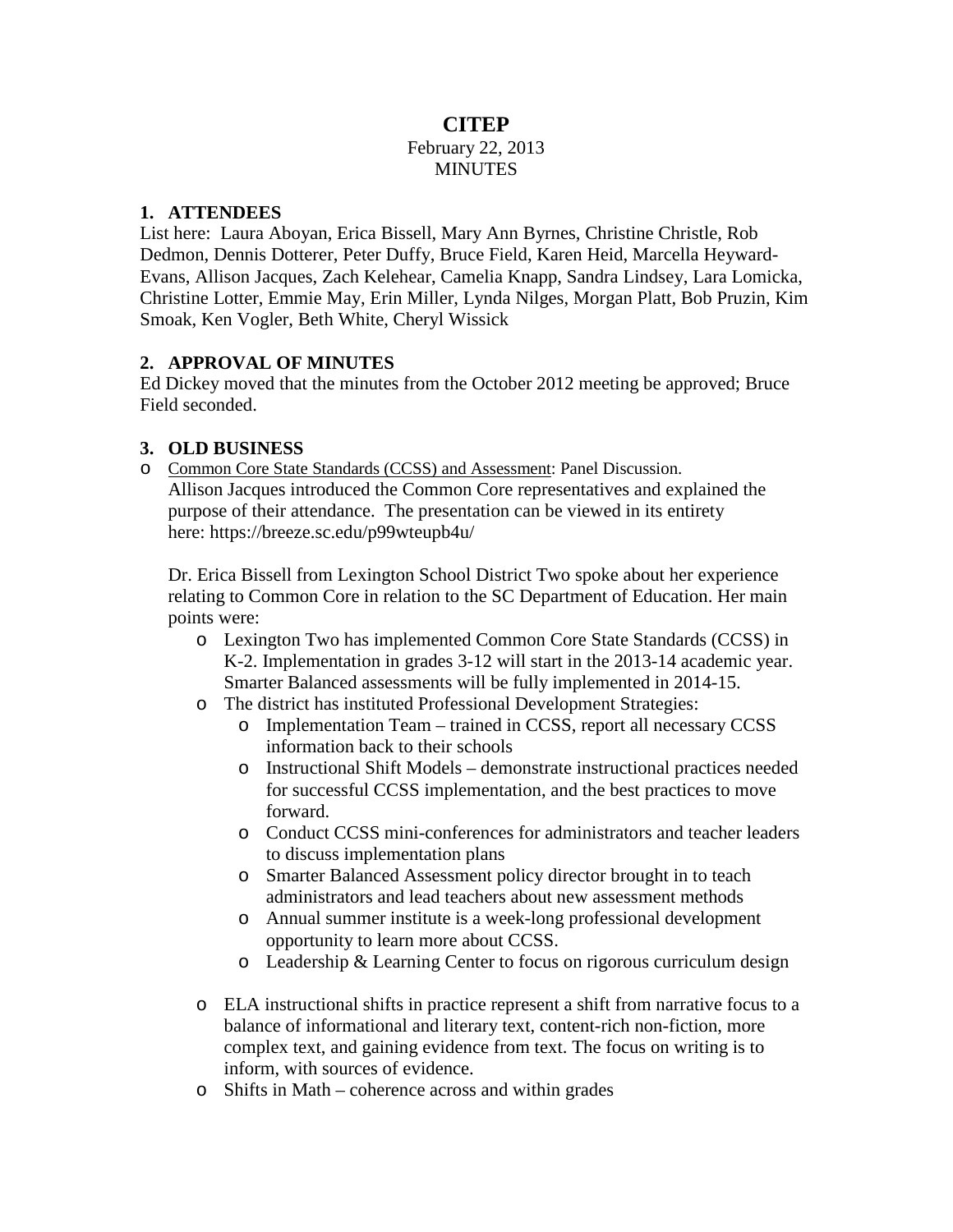- o Other things to consider: Depth of knowledge, formative assessments to determine learning progression, technology integration, context over content because learning happens across content, preparation for  $21<sup>st</sup>$  century skills
- o Smarter Balanced assessment to teach beyond the test so that students are college and real-world ready
- o Ms. Renee Matthews from East Point Academy provided an overview of the school's Chinese Immersion Program:
	- The mission is to provide proficiency in Mandarin by  $8<sup>th</sup>$  grade, but proficiency in typical school subjects by  $3<sup>rd</sup>$  grade.
	- They use a 50/50 Foreign Language Immersion model most students have no knowledge of Chinese at the beginning and are not required to be tested in order to be admitted.
	- Because the school does not have a set attendance zone, it can serve anyone in South Carolina. Currently the school serves students from five counties.
	- This year, the school is piloting proficiency testing based on American Council on the Teaching of Foreign Languages (ACTFL) assessments.
	- The curriculum focuses on self-regulation, with ten minutes of direct instruction followed by activities and inquiry based learning for the remaining time in each class.
- o Sandy Avinger, the math consultant from Richland School District One, spoke about her experiences with CCSS:
	- It is vital that PE and Arts teachers take ownership of how their curriculum interacts with CCSS.
	- Jude Barrineau, a  $7<sup>th</sup>$  grade math teacher at Hand Middle School, spoke about how she has begun to incorporate CCSS into her classroom with her student teachers:
		- o Begin with the end in mind Know what is the reality and what first year teachers will need to be successful
		- o Foster the ability to teach conceptually. Many teachers are heavy on content and lack the skills of how to teach the content.
		- o Teach strategies "how to solve" and provide multiple representations.
		- o Create a "toolkit" to allow students to take ownership of their skills.

• Jennifer Guest, a math teacher from Hand Middle School, talked about secondary CCSS in relation to pre-service teachers:

- o Vertical articulation is extremely important. She stressed that a combination of strong conceptual understanding and explanatory ability makes the ideal candidate because everything is interrelated.
- o Teachers are facilitators and should enrich learning in conceptual fashion.

Dr. Christle asked how we should teach our pre-service teachers to use the technology in the schools. Ms. Matthews included a teacher prep list in her packet that stressed the importance of adaptability and the evaluation of resources. The guest panel discussed the use and importance of technology in education. Technology must be used to enhance and deepen learning, as opposed to just being the only tool used because the students cannot miss out on tactile